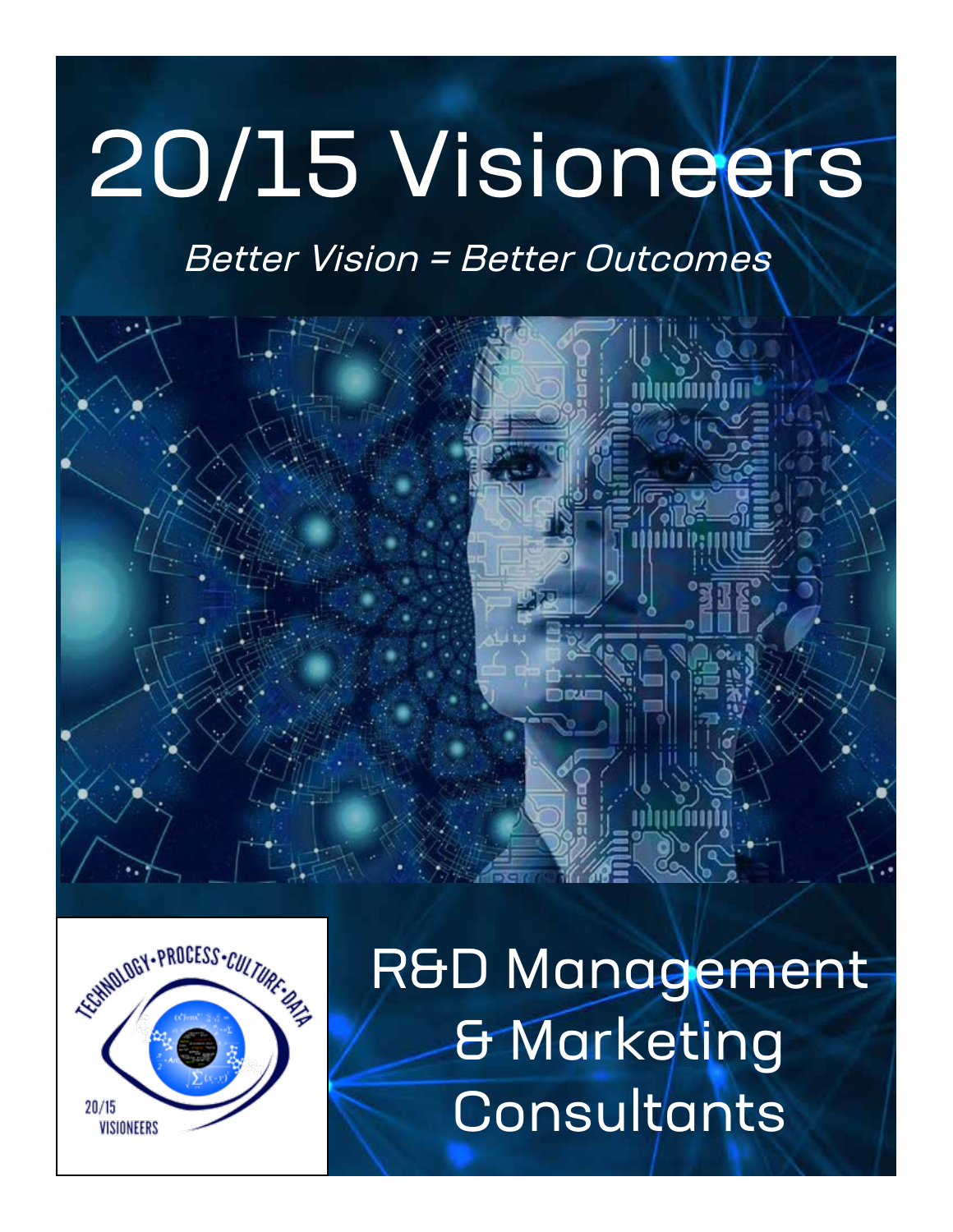# Culture, Data, Technology, & Process

#### The Holistic Four Pillars of Science and Technology Success

Visioneering (i.e., the engineering of a clear vision and deliverable) is the cooperative triad of governance, management, and monitoring, which is an essential framework in the science of sustainability.

We bring you the art of the possible in science and technology, and help you manage change and deliver on the promise of improvement. 20/15 Visioneers specializes in scientific informatics so that our R&D partners can realize the power of their FAIR data and processes and drive secondary use of their Model Quality Data and in Silico-First approaches to their science. With some very fundamental offerings:



#### Team Members

John F. Conway Chief Visioneer Officer

Ralph Rivero, PhD Senior Chemistry Visioneer

Yolanda Sanchez, PhD Senior Translational Visioneer

Juan Manuel Dominguez, PhD Senior Biochemistry Visioneer

Erin Moran Global Head of Business Operations

Aleksandra Wlodarczyk, PhD Head of Business Development EMEA

Junior Lee Senior Business Development Visioneer

Scott Rosenberg Senior IT Visioneer

- Scientific Data and Process Strategies, Differential **Privacu**
- Global Scientific Solution/Data Assessments, Vendor Market Analysis, Selection, and Deployments
- Cloud Lab Expertise and Enablement
- Portfolio to Program to Project Change Management and Governance

#### Working with Start-Up to Large R&D Organizations

Deep Expertise When You Need It

Our industry hardened consultants come from some of the best R&D companies in the world. True Been-There-Done-That experts that are passionate about science and improving your experiences.

Some of the areas we are making impacts and positive impressions are:

- New Modalities– Informatics and Workflow **Optimization**
- Multi-Omics & Microbiome
- Scientific Mapping (Value Stream, Capability, and Business Process)
- Technology and Visioneering on Next Generation Technology Replacements
- Process Harmonization and Optimization
- Ultra-Efficient Assessments (Vector)
- Project Management, Business Analysis, and Business Relationship Management